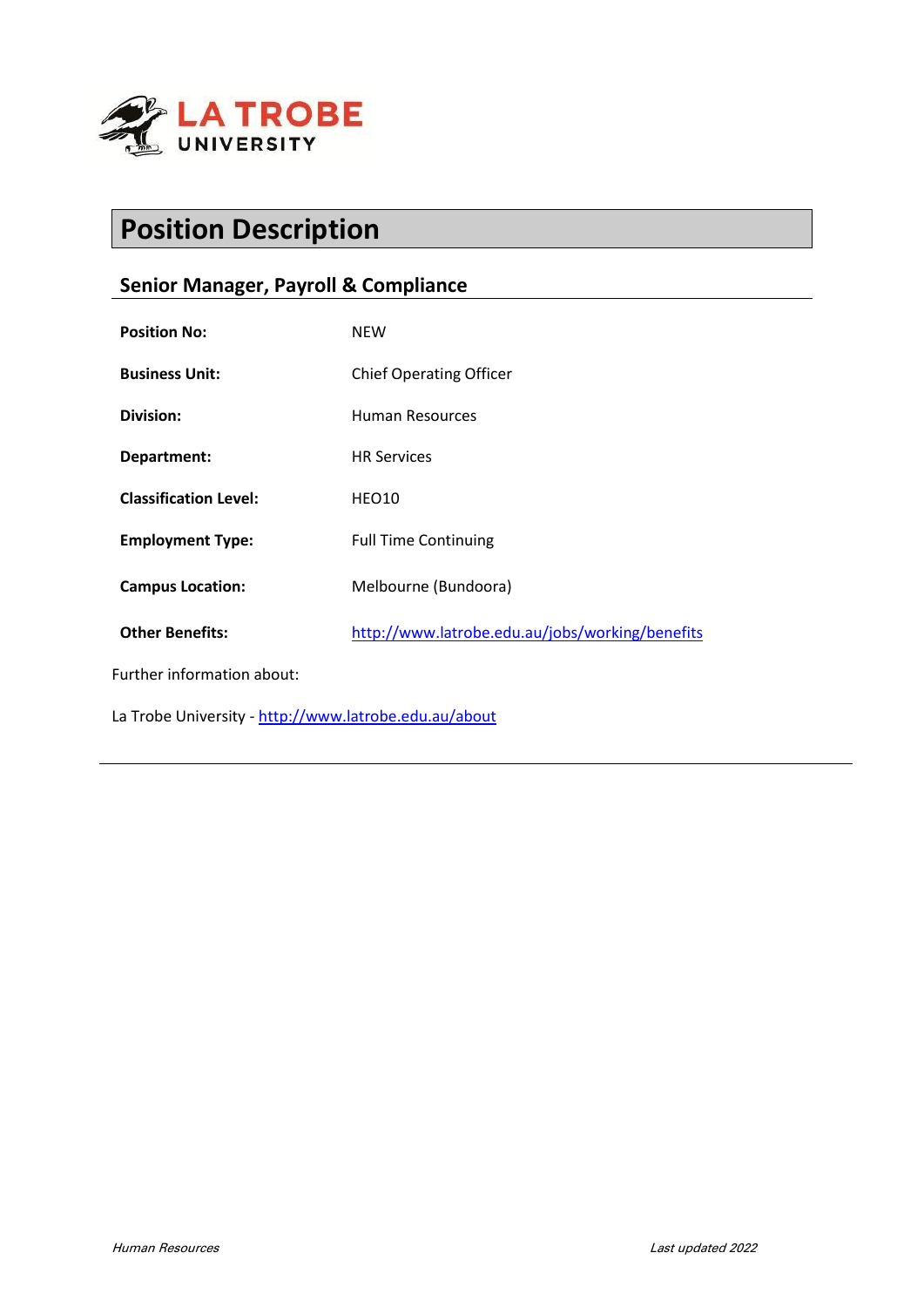### **Position Context/Purpose**

The HR Services function is located within Human Resources and provides several services to support La Trobe University in the management of employee related information in particular the payroll processing, support of HR systems, payroll compliance HR helpdesk support.

We have become a function focused on innovation and automation to reduce the manual work within both our HR Services areas and our university business functions.

Processing payroll for approx 5000 paid employees and other payment categories, the Senior Manager, Payroll & Compliance is responsible for the operation and management of a team of 10+ payroll, onboarding, super and compliance team members that perform end to end payroll functions and super processing. The compliance function sits within the payroll team to provide advice, checking and support to the University payroll process.

HR Services is a high functioning team that focuses on providing the best service and support to our employees and to ensure the operational requirements of HR workload, projects and initiatives are implemented successfully and in compliance with statutory and legislative requirements.

The role is responsible for developing and empowering the payroll team to build strong partnerships with the wider business and in particular the schools and professional areas within the university. This is a hands-on function to build success in the payroll function and take ownership of the team's development.

Our focus is to move the payroll process end to end into a more sustainable and automated service delivery model with a focus on customer satisfaction and delivering a highly accurate and timely payroll.

# **Duties at this level will include:**

- Lead, manage and motivate staff in the payroll team. Develop and enable the capability of staff within the work area by monitoring and continuously managing their performance and mentor them to better meet current and future role requirements. In doing this, provide staff with constructive feedback and support for high quality performance contributions.
- Be responsible for the achievement of significant payroll objectives and programs leading to automation and simplification of payroll processes
- Upskilling the payroll staff members to focus on delivering consistent and accurate process and advice on payroll related content with the LTU staff members
- Be accountable for the achievement of significant organisational objectives and programs as directed by senior management
- Embedding a culture of sharing and support with the wider HR Services team
- Responsible for payroll programs involving major change which may impact on other areas of the institution's operations with the ability to manage communications at different levels within the organisation
- Strong connection with other LTU functions in Finance, IS and the Office of the Provost regarding payroll process delivery
- Overseeing the payroll compliance function to provide direction to the team on risk areas in the HR/payroll function to ensure accurate outcomes, calling out problematic areas and addressing where necessary
- Build stringent reconciliation processes within the Defined Benefit and Choice super funds ensuring processing meets required deadlines and SLAs
- Represent the University externally in sector groups and discussions relating to payroll
- Embedding a focus on quality and consistent checking mechanisms with regular spot checking of payroll processes

### **Specific Accountabilities of the position:**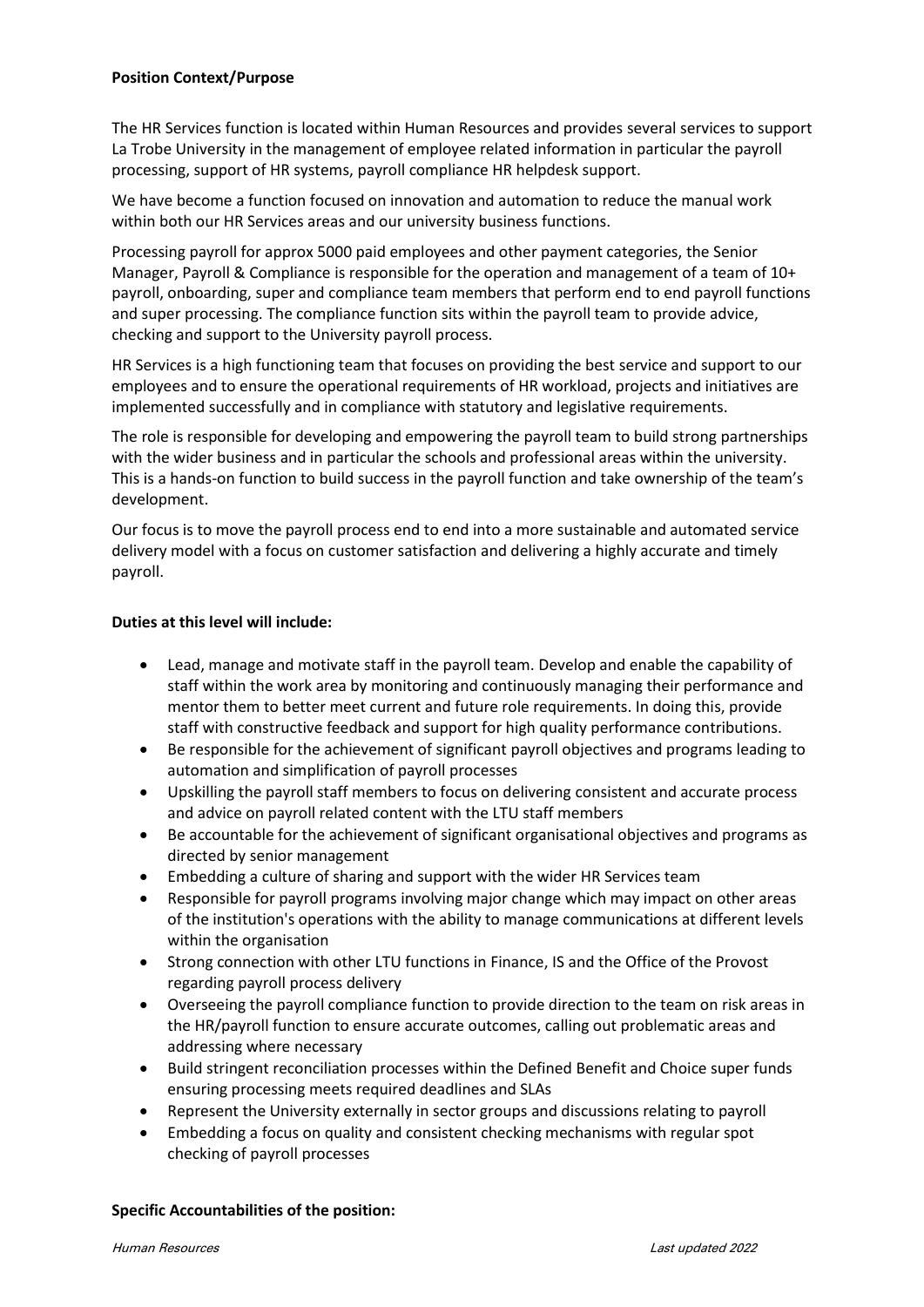- Fully accountable for managing and distributing workload for the La Trobe University payroll ensuring staff meet the deliverables of the fortnightly payroll and associated work to complete it successfully
- Accountable and responsible for building and running a quality checking program on all payroll processes directing the HR Compliance team to achieve significant results in ensuring accuracy to legislative compliance, university policy and relevant Tax and Super guidelines
- Accountable and responsible for the development of knowledge and upskilling within the three cohorts of teams; Onboarding, Payroll and Compliance.
- Responsible for the provision of advice to the business within span of control and escalation management of serious issues to the Director, HR Services
- Regularly contribute to management discussions within the wider HR Services team ensuring information is fed up and down throughout the team
- Proactive involvement with regular discussions with School admin and Management personnel to deal with payroll related issues and improvements
- Accountable for payroll resources to work with other HR teams to provide support of project related activities such as System testing, parallel runs and other actions in collaboration with the HR Systems team
- Monitoring askHR queries and workload ensuring tickets are responded to and resolved within SLA and team are progressively upskilled to manage performance in this area

# **Essential Criteria**

### **Skills and knowledge required for the position**

- Demonstrated experience and expertise in the management of significant human and material resources, or postgraduate qualifications and extensive relevant experience, or experience and expertise in the provision of strategic policy advice affecting the direction of the University, or an equivalent alternate combination of relevant knowledge, training and/or experience.
- Demonstrated high level of theoretical and applied knowledge in professional area of expertise.
- Demonstrated ability to take responsibility for achievement of objectives and programs affecting a significant organisational area
- Excellent interpersonal skills and demonstrated experience in liaising with staff at all levels of an organisation, negotiating effective outcomes, consultation and facilitation of group discussions.
- Strong leadership skills including the ability to negotiate, motivate, influence and build relationships.
- Proven experience and success in managing staff performance and development.
- Regular self-education and skills to understand new or changing payroll legislation and assess the requirements to embed within the payroll function such as STP, Super Contribution increases.

### **Specific skills and knowledge for this position:**

- 5+ years of payroll management and leadership experience in a complex organisation for a payroll above 2000 employees and a team size greater than 5 staff members, with multiple industrial agreements and salaried based payroll processes and complex superannuation
- Ability to understand complex payroll issues and lead a team through to successful payroll delivery overcoming obstacles as they arise
- Demonstrated understanding of the principles around quality checking and compliance required in a payroll function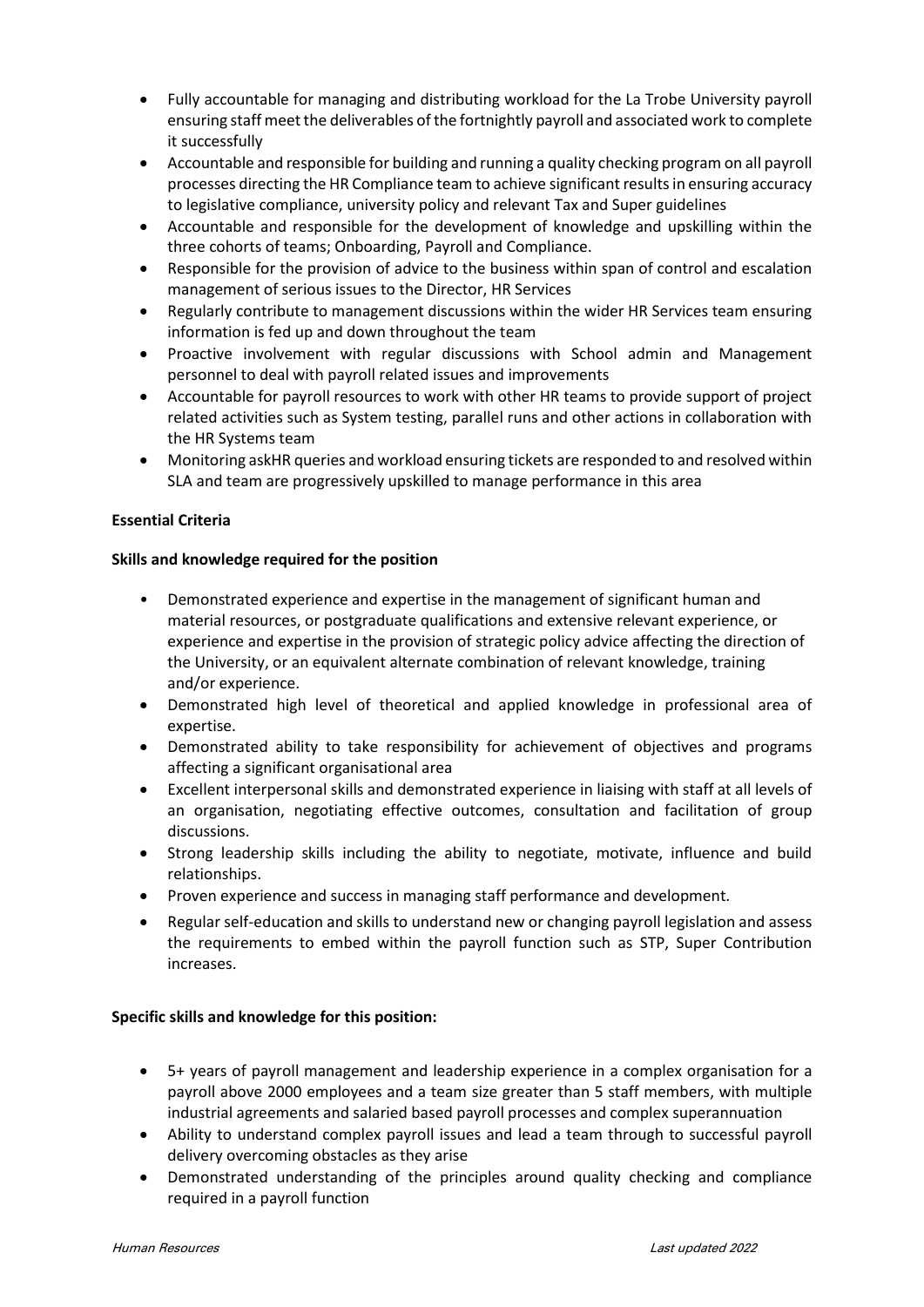- Demonstrated knowledge of customer satisfaction principles with the ability to manage with the resources available and to avoid escalations to senior management
- Well-formed written and verbal skills in dealings with staff members and managers within the organisation, considering impacts of payroll change and including customers in the planning aspects of change
- Demonstrated initiative in implementing process improvements into payroll functions
- Demonstrated knowledge of payroll compliance practices and reconciliations implemented in the end-to-end payroll

#### **Capabilities required to be successful in the position**

- Ability to inspire and motivate others towards shared objectives, actively facilitate communication and two-way feedback across the University and create a safe, inclusive, highperforming team culture – consistently modelling and enabling accountability, connection, innovation and care
- Demonstrated commitment to reflective practice and self-development, identifying and challenging own biases, responding to others with empathy and evaluating the way own behaviour impacts team culture and performance
- Ability to work collaboratively across functions, tailor communication in a way that is meaningful to the audience and contribute to a safe, inclusive, high-performing culture – consistently modelling accountability, connectedness, innovation and care
- Demonstrated creative, critical and systems thinking generating ideas and recommending solutions to local and organisational problems
- Demonstrated creative, critical and systems thinking, ability to promote a culture of innovation within local area, enabling staff members to evaluate current work practices and identify solutions to local and organisational problems
- Ability to operationalise strategy, adapt quickly to disruption and successfully lead people through change – building a culture in which staff members actively contribute to the improvement of local and organisational practice
- Ability to analyse non-compliant processes in payroll and the wider process, measure and build new robust compliance to reduce or remove errors

#### **Essential Compliance Requirements**

To hold this La Trobe University position the occupant must:

- hold, or be willing to undertake and pass, a Victorian Working With Children Check; AND
- take personal accountability to comply with all University policies, procedures and legislative or regulatory obligations; including but not limited to TEQSA and the Higher Education Threshold Standards.

### **Other Information**

The position description is indicative of the initial expectation of the role and subject to changes to University goals and priorities, activities or focus of the job.

### **Position Flexibility**

La Trobe University is committed to providing a diverse, inclusive and respectful working environment for all staff. We offer flexible work arrangements that can assist you in balancing your work and other responsibilities.